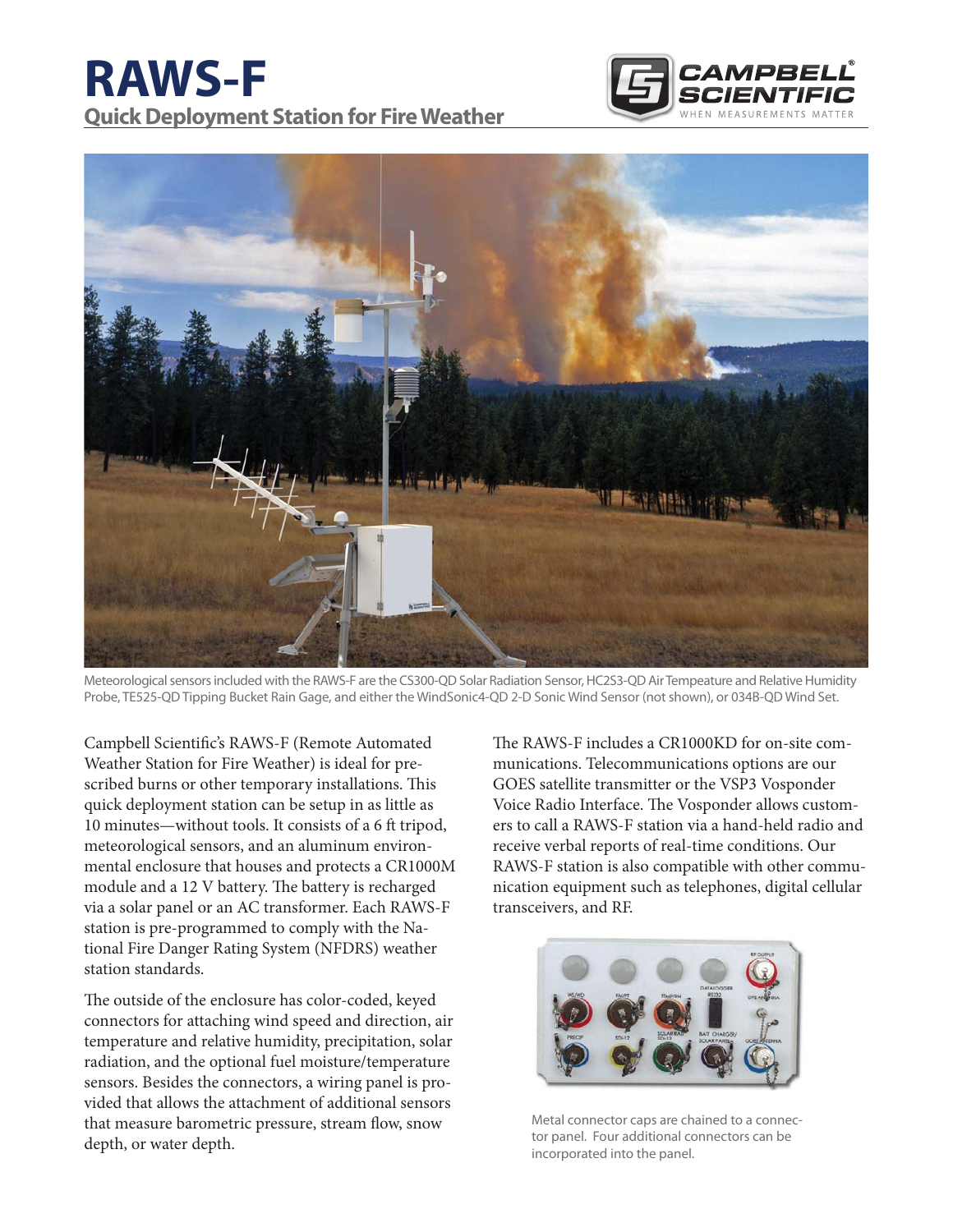## **Ordering Information**



Above is a RAWS-F station with the -GT Communication Option, -24 Power Supply Option, and -MW Wind Sensor Option. The CS300-QD is behind the TE525-QD. Some wiring is not shown.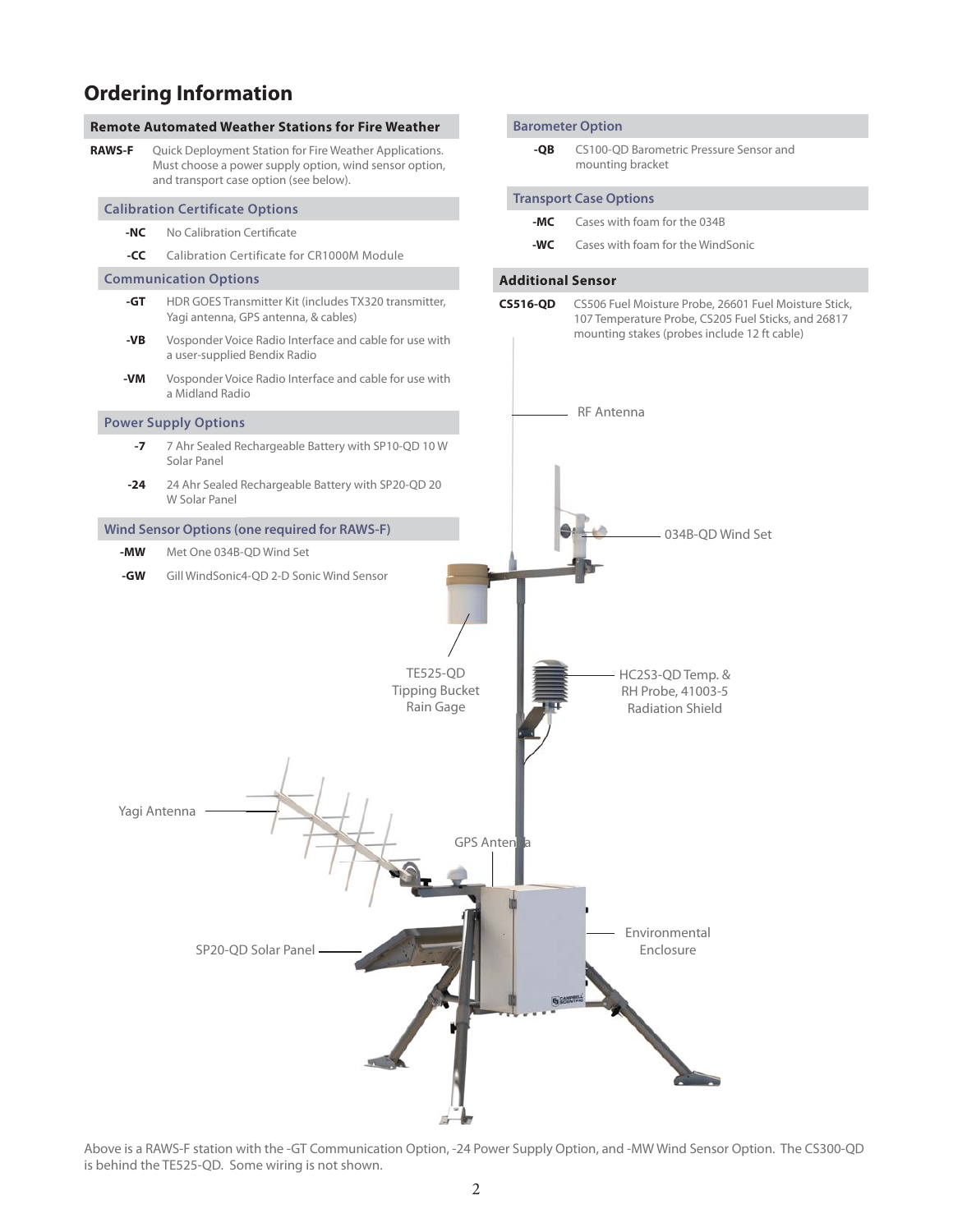# **Specifications**

| Aluminum                                                                                       |
|------------------------------------------------------------------------------------------------|
|                                                                                                |
| $35.6 \times 45.7 \times 22.9$ cm<br>$(14.0'' \times 18.0'' \times 9.0'')$                     |
| 12.6 kg (27.75 lb) fully loaded<br>(i.e., includes CR1000M,<br>connector panel, 7 Ahr battery) |
|                                                                                                |
|                                                                                                |

| Materiai: | Aluminum               |
|-----------|------------------------|
| Height:   | $1.8 \text{ m}$ (6 ft) |
| Weight:   | 13.6 kg (30.0 lb)      |

#### *RAWS-F Transport Cases*

| <b>Hard Case:</b>                            | Holds sensors, enclosure, solar<br>panel, crossarm, antennas                                                                                  |
|----------------------------------------------|-----------------------------------------------------------------------------------------------------------------------------------------------|
| <b>Soft Case:</b>                            | Holds tripod, mast, grounding kit                                                                                                             |
| <b>Dimension</b><br>Hard Case:<br>Soft Case: | $96.5 \times 63.5 \times 43.2$ cm<br>$(38'' \times 25'' \times 17'')$<br>$94.0 \times 45.7 \times 15.2$ cm<br>$(37'' \times 18'' \times 6'')$ |
| Weight<br>Hard Case:<br><b>Soft Case:</b>    | 16.3 kg (36.0 lb)<br>4.1 kg (9.1 lb)                                                                                                          |

## *CR1000M Measurement and Control Module*

| <b>Temperature Range:</b>                                                                    | $-25^\circ$ to $+50^\circ$ C standard:<br>$-55^\circ$ to $+85^\circ$ C extended              |
|----------------------------------------------------------------------------------------------|----------------------------------------------------------------------------------------------|
| <b>Accuracy of VoltageMeasurement</b><br>$0^\circ$ to +40°C:<br>$-25^\circ$ to $50^\circ$ C: | $\pm$ (0.06% of reading + offset)<br>$\pm$ (0.12% of reading + offset)                       |
| Memory:                                                                                      | 2 MB Flash for operating system;<br>2 MB for CPU usage, program<br>storage, and data storage |
| <b>Power Requirements:</b>                                                                   | 9.6 to 16 Vdc                                                                                |
| <b>Current Drain</b><br>Sleep Mode:<br><b>Without RS-232</b><br><b>Communications:</b>       | 0.7 mA typical (0.9 mA max.)<br>1 to 16 mA typical                                           |
| With RS-232<br><b>Communications:</b>                                                        | 17 to 28 mA typical                                                                          |

## *Pyranometer (CS300-QD)*

| Sensor:                       | Silicon photocell                  |
|-------------------------------|------------------------------------|
| <b>Accuracy:</b>              | $\pm$ 5% for daily total radiation |
| <b>Operating Temperature:</b> | $-40^{\circ}$ to $+55^{\circ}$ C   |
| Output:                       | 0.2 mV per W $m^{-2}$              |



The components of a RAWS-F fit inside of two carrying cases for easily transporting the station to the site.



This view shows the TE525-QD tipping bucket rain gage and the CS300-QD pyranometer (right).

## *Tipping Bucket Rain Gage (TE525-QD)*

| Sensor:                       | Magnetic reed switch              |
|-------------------------------|-----------------------------------|
| Orifice:                      | 6.0-in. diameter                  |
| <b>Operating Temperature:</b> | $0^\circ$ to +50 $^\circ$ C       |
| <b>Sensitivity:</b>           | 1 tip per 0.01-in. (0.25 mm)      |
| <b>Accuracy:</b>              | $\pm$ 1% for up to 1-in. per hour |